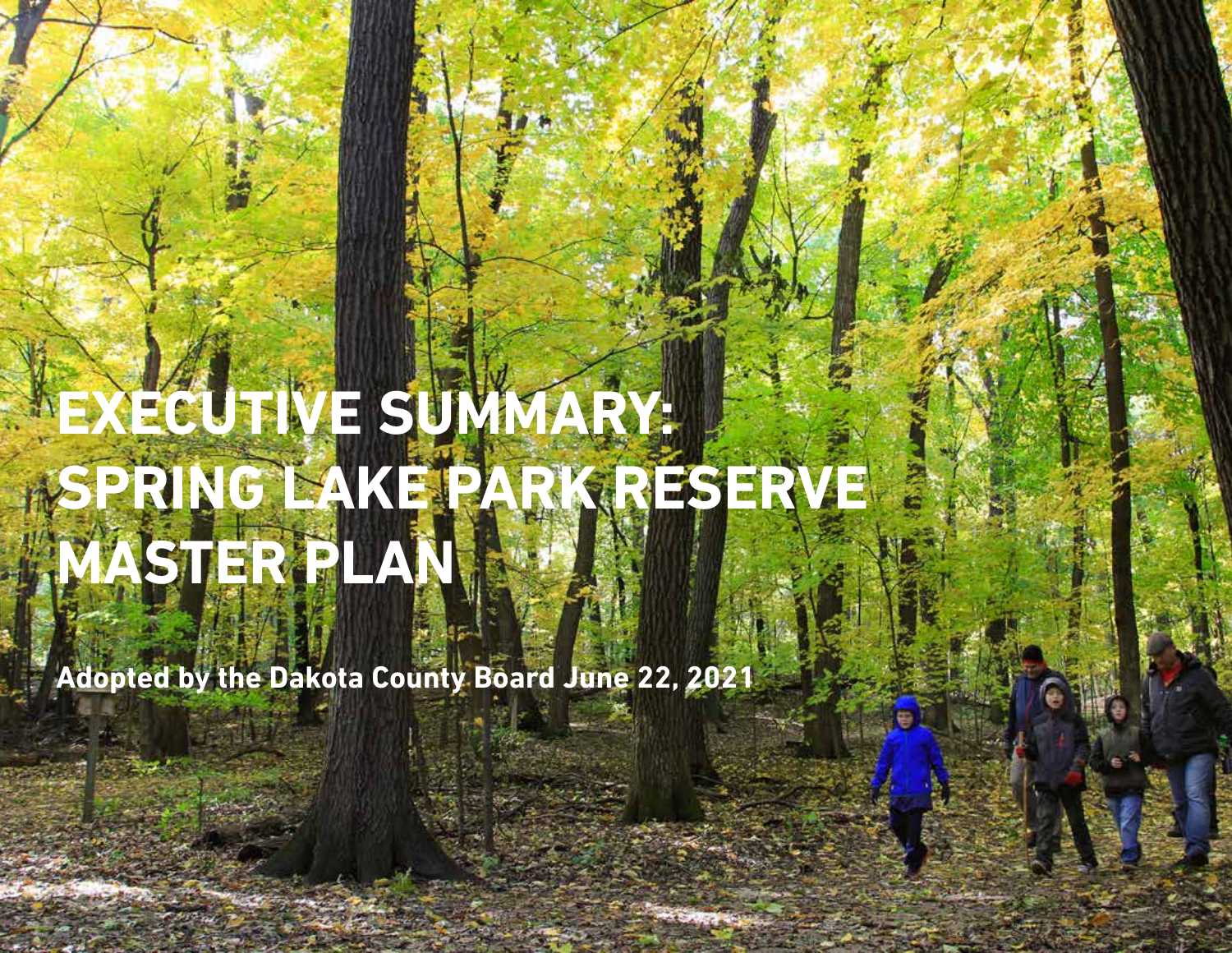# **OVERVIEW**



Spring Lake Park Reserve's Location Within Dakota County

## **OVERVIEW**

Spring Lake Park Reserve is singular among regional parks in the Twin Cities, located on a west-to-east flowing reach of the Mississippi River with north-facing bluffs and river terraces that support rare ecosystems and offer expansive river views. A rich legacy of archaeological discovery and history is testimony to the power of this place to draw people over millennia, spanning pre-history, recorded archaeological periods, Indigenous communities, Euro-American settlement, 20th century farming, and today's park visitors. It is a place to observe, reflect, dwell, gather, travel, and time-travel.

Recognizing the park's remarkable qualities, this master plan sets an attainable vision for the future, guides improvements, and carefully balances resource stewardship with public recreation. This plan builds from past plans, community feedback, regional recreation and education needs, and the park's natural and cultural landscape.

#### **Goals of the Master Plan are to:**

- Guide improvements and management of the park
- Preserve and enhance the park's natural areas
- Provide recreation amenities that meet park visitor needs
- Celebrate the park's rich cultural and natural heritage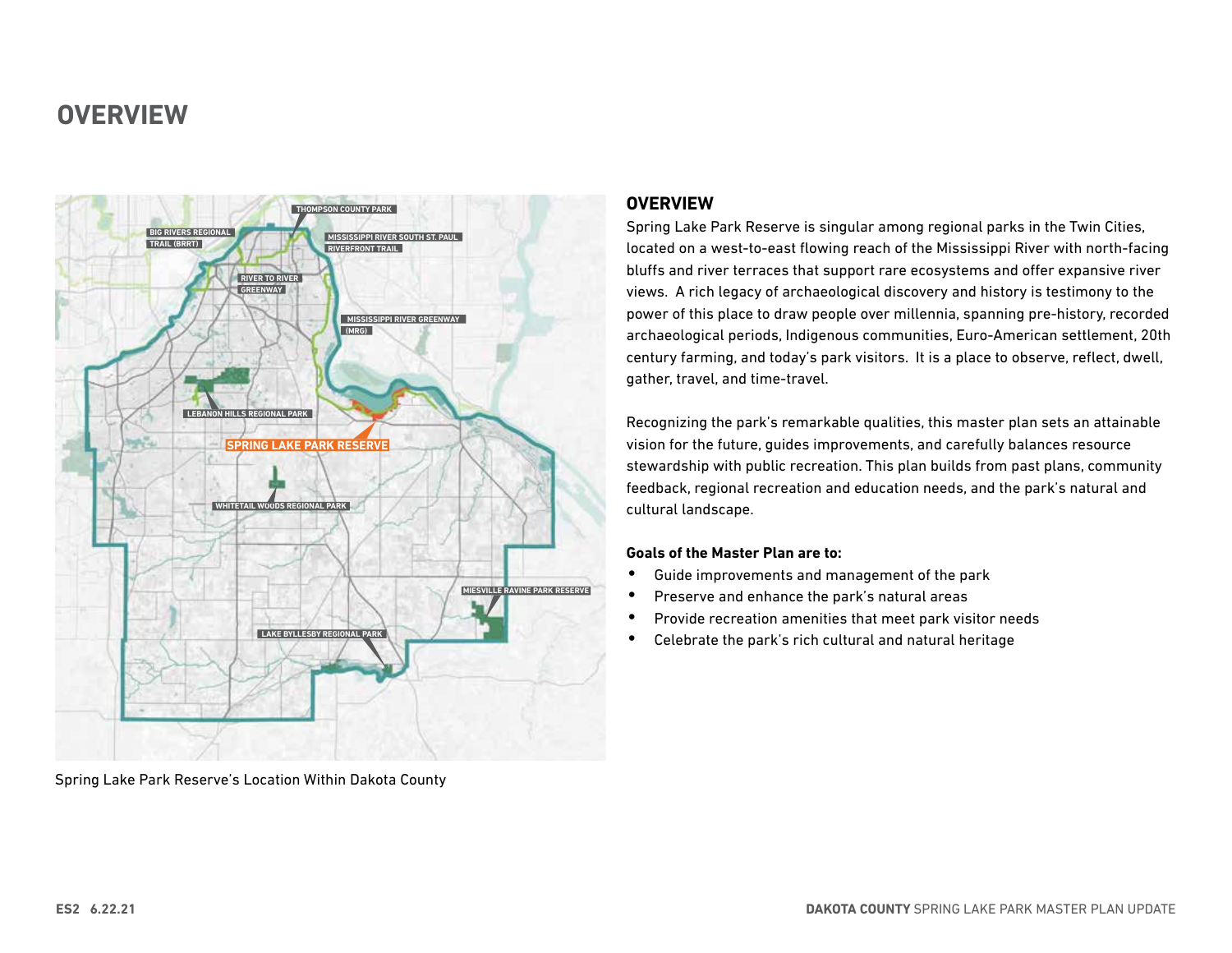## **OVERVIEW**

## **EXISTING PARK CONDITIONS**

Spring Lake Park Reserve is a 1,100 acre-park in eastern Dakota County on the Mississippi River in Rosemount and Nininger Township. The park's landscapes are associated with living Indigenous communities, early Euro-American settlement, the city of Nininger, and local agriculture.

Archaeological sites document Indigenous occupation from early pre-history to European contact. A high concentration of known sites and its location on a major river suggest greater archaeological significance, and potential for designation as a culturally significant landscape. Spring Lake is in the Upper Mississippi River Valley Regional Center, where ancestors of today's Indigenous communities lived, gathered for ceremonies, reinforced communal ties, forged alliances, and are buried.

The park's remarkable and diverse natural qualities - dramatic river views, terraces, bottomlands, north-facing limestone bluffs, ravines, and rare ecosystems - provide a strong foundation for public enrichment and respite, with opportunities to protect biodiversity, natural heritage, open space, and views.

The park's two program areas, Upper Spring Lake (Schaar's Bluff, east) and Lower Spring Lake (west), are connected by the Mississippi River Greenway (MRG). The upper park offers more visitor amenities, including the Schaar's Bluff Gathering Center, picnicking, playground, sand volleyball courts, community garden, the MRG trailhead, an overlook, and an interpretive cultural trail. The lower park includes the Camp Spring Lake Park Retreat Center, an archery trail, campground facilities, and a MRG trailhead.

The park has National and State significance as a destination within the Mississippi National River and Recreation Area (MNRRA), as a resource for the 10-state Great River Road scenic byway travelers, by including a segment of the National Mississippi River Trail, and as a stop on the as Mississippi River State

Water Trail. In addition Spring Lake Park Reserve is in the Mississippi Flyway, an waterfowl migratory corridor and is part of the Audubon Society's Mississippi River Twin Cities Important Birding Area.

## **VISION STATEMENT**

Spring Lake Park Reserve showcases the ecological and cultural integrity of the land to provide a regional destination where visitors can experience the integral relationship between humans and the landscape

#### **GUIDING PRINCIPLES**

- 1. Protect, restore, enhance, and maintain natural resources.
- 2. Create an engaging gateway to the treasures of the Mississippi River Valley.
- 3. Become a regional, four-season destination.
- 4. Celebrate the area's rich cultural heritage.
- 5. Integrate ecological, cultural, educational, and recreational experience.
- 6. Provide inclusive, memorable, and relevant experiences for all



View of Mississippi River from Schaar's Bluff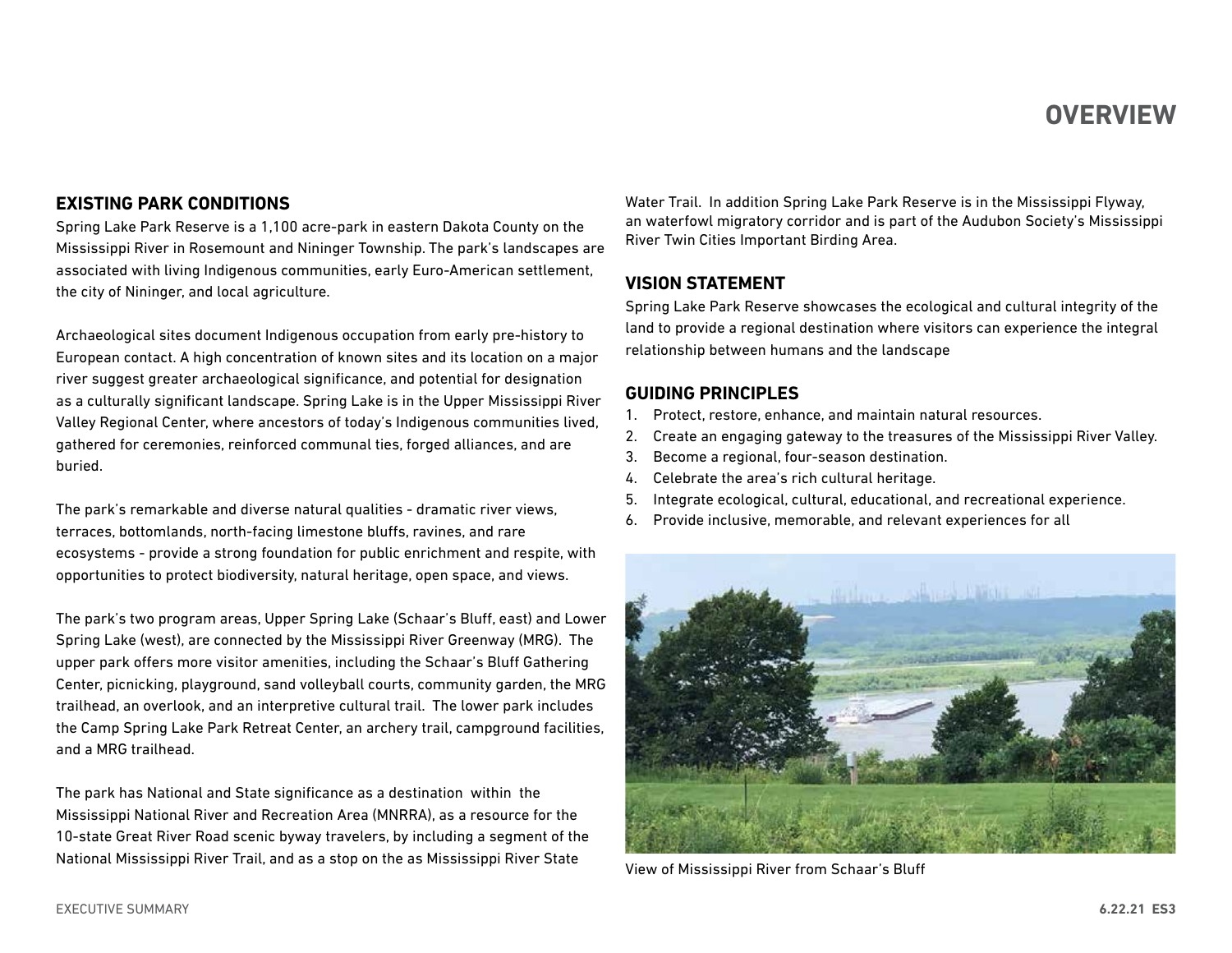# **THE MASTER PLAN**

#### **OVERVIEW**

This plan focuses on improvements prioritized for the next five and 10 years within the framework of the long-term vision for the park. The long-term plan depicts the fully realized vision for the park and is important for understanding the five-year and 10-year phasing. All priorities are flexible enough to respond to change and unanticipated funding.

Improvements are organized into the Upper Park (Schaar's Bluff/east) and Lower Park (west). The Upper Park long-term plan enhances picnicking, play areas, the Gathering Center, community gardens, parking, water access, trails, and restoration areas. New features include the Farm and the Schaar's Bluff River Access and Use areas. The Lower Park long-term plan includes new hikein campsites, river access points and overlooks, outdoor classrooms, pavilions, interactive interpretation, an interpretive center, trail extensions, and restoration areas.

The long-term plan integrates guidance from a Traditional Cultural Properties (TCP) Study that identifies "numerous highly sensitive TCPs of importance to the Dakota People and their ancestors for time immemorial."1 Throughout this document, the master plan identifies the additional study, consultation, and monitoring by associated Indigenous communities that must occur to finalize design concepts.

## **SUSTAINABLE TRAIL DESIGN**

This plan expands the park's soft-surface trail network. Although essential for recreation, trails can degrade natural areas by providing access for invasive species, fragmenting core habitat, altering hydrology, increasing erosion, and bringing visitors to sensitive areas. To protect the park's profound natural and cultural resources, trails should be "field fit" to on-site conditions and sustainably designed.



Site-wide Overview of Trail Types

#### **WINTER USE**

Winter activities include ski trails, snowshoeing loops, and maintenance of the MRG and accessible trails for winter walking. An improved Gathering Center will offer indoor warming space and equipment rentals. Parking lots and major access roads will be plowed.

<sup>1</sup> Upper Sioux Community Tribal Historic Preservation Office, "Spring Lake Park Reserve Traditional Cultural Properties Survey," on file at Dakota County, November 9, 2020.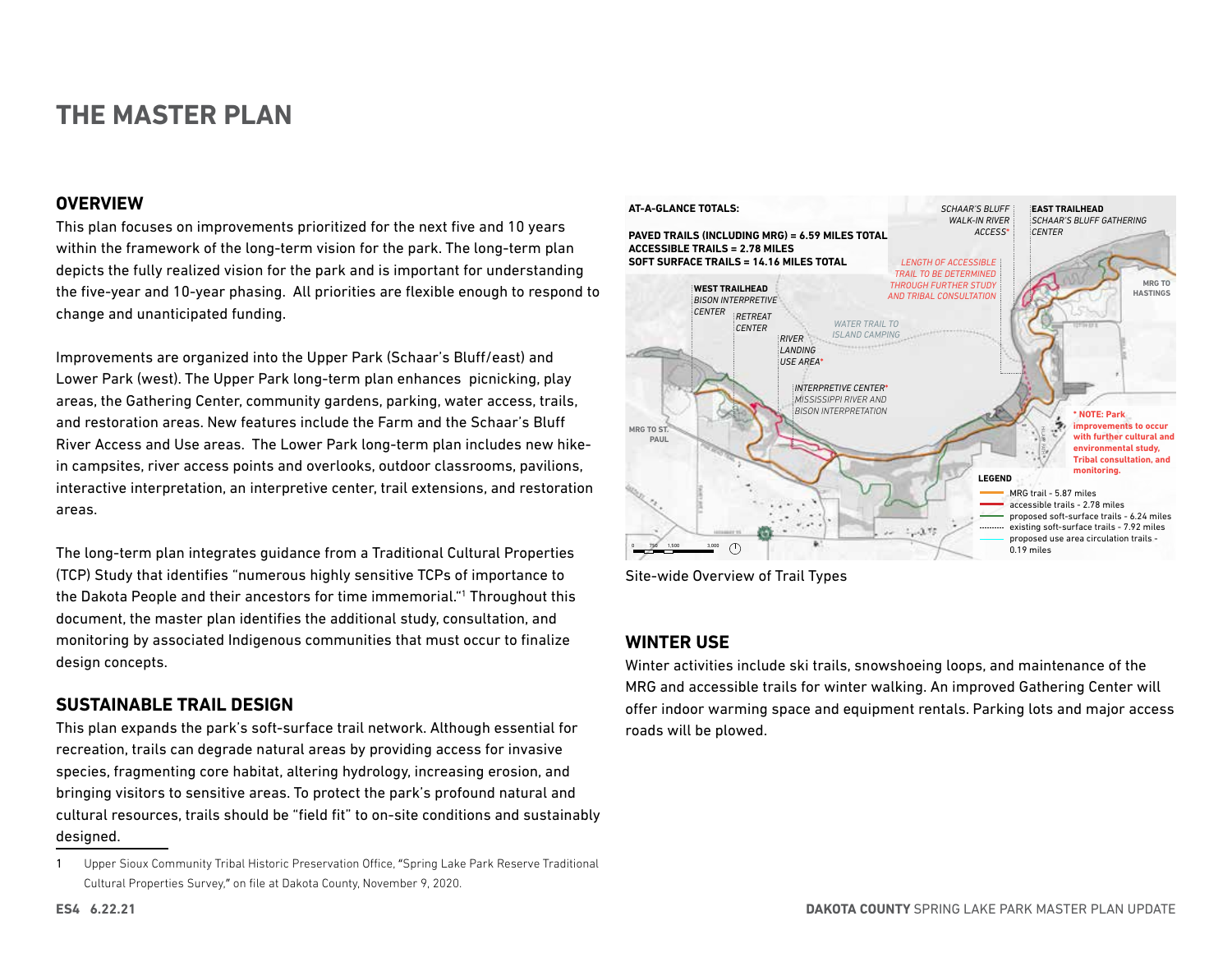# **THE MASTER PLAN LONG-TERM CONCEPT PLAN**



Site-wide Concept Plan, Long-Term Development Plan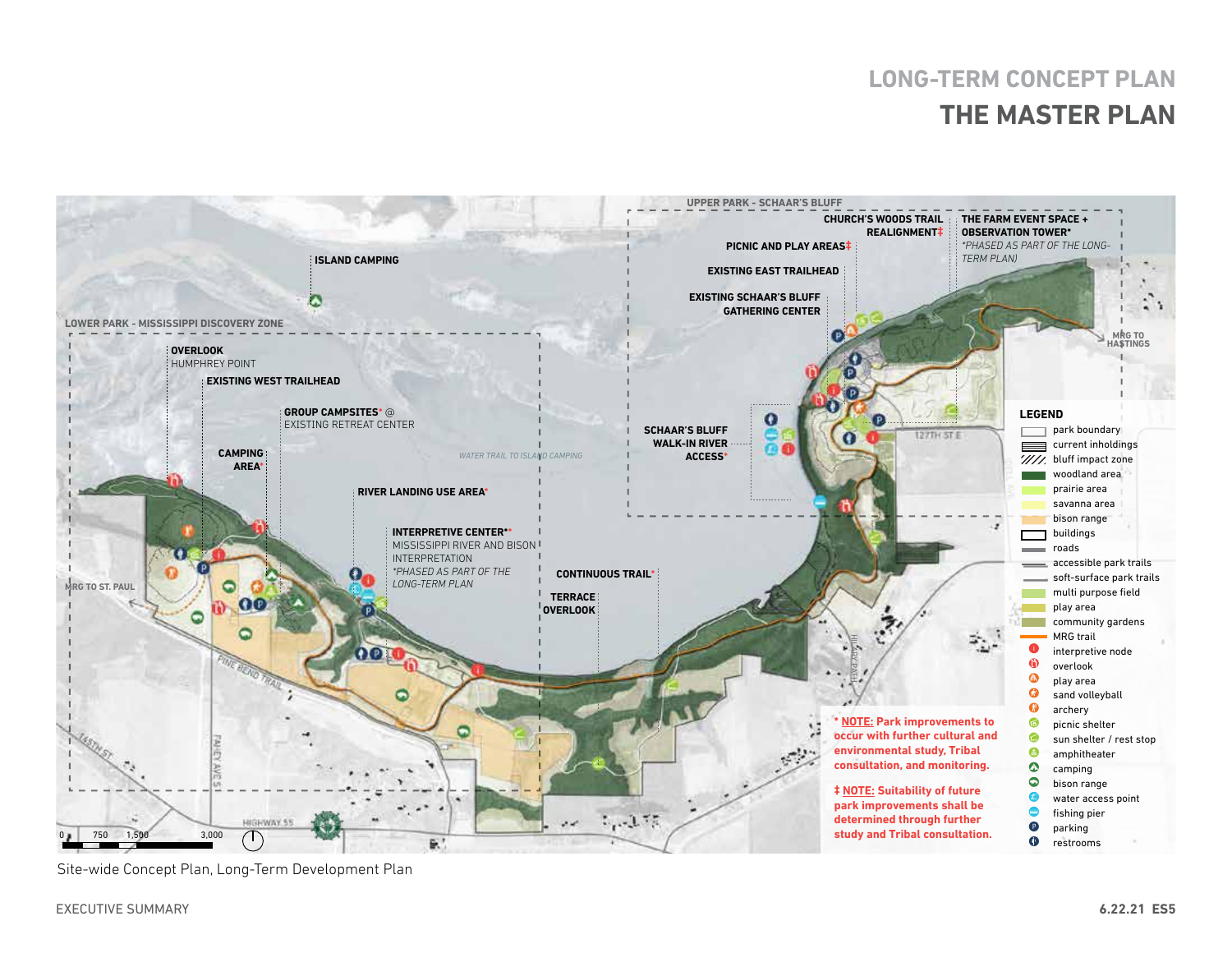# **UPPER PARK: SCHAAR'S BLUFF 10-YEAR PLAN**

Schaar's Bluff is situated high above the Mississippi River and offers stunning views of the river channel, Spring Lake, and the island-rich landscape below. Its captivating views and abundant natural resources have drawn people to the area for thousands of years. The Upper Park includes a high concentration of sensitive Traditional Cultural Properties (TCPs) of importance to past, present, and future generations of Dakota People. Additional study and Tribal consultation is needed to more fully understand the scope and significance of the Upper Park's cultural landscape and appropriate public park uses. Proposed improvements represent desired recreation program based on existing recreation facilities and activities, recreation trends, demographic trends, and community input to date. Final recreation program and locations for associated facilities is dependent on the results of future study and Tribal consultation.

Desired recreation program during the 10-year phase include:

- Refined natural surface trails that reduce conflict with TCPs and new, nonstructural river overlooks (simple rest stops such as a trailside bench with a scenic view)
- Access to the River Use Area via a trail leading from the Mississippi River Greenway (MRG) and a potential connection between the upper bluffs and lower shoreline
- Infrastructure supporting river access (picnicking, fishing dock, and shore fishing)
- Transformation of the Gathering Center from a private rental space to a trailhead with a public warming area, improved office space, and rental equipment facilities
- Improved Picnic Grounds including non-reservable sun shelters, modern reservation picnic shelters, and restrooms
- Relocated and Enhanced Play Areas (nature-themed and nature-play)



UPDATED PICNIC FACILITIES modern picnic shelters



GATHERING CENTER ENHANCEMENT public trailhead use, expanded office space, and equipment rentals



ENHANCED PLAY AREA nature-themed play



ENHANCED PLAY AREA nature play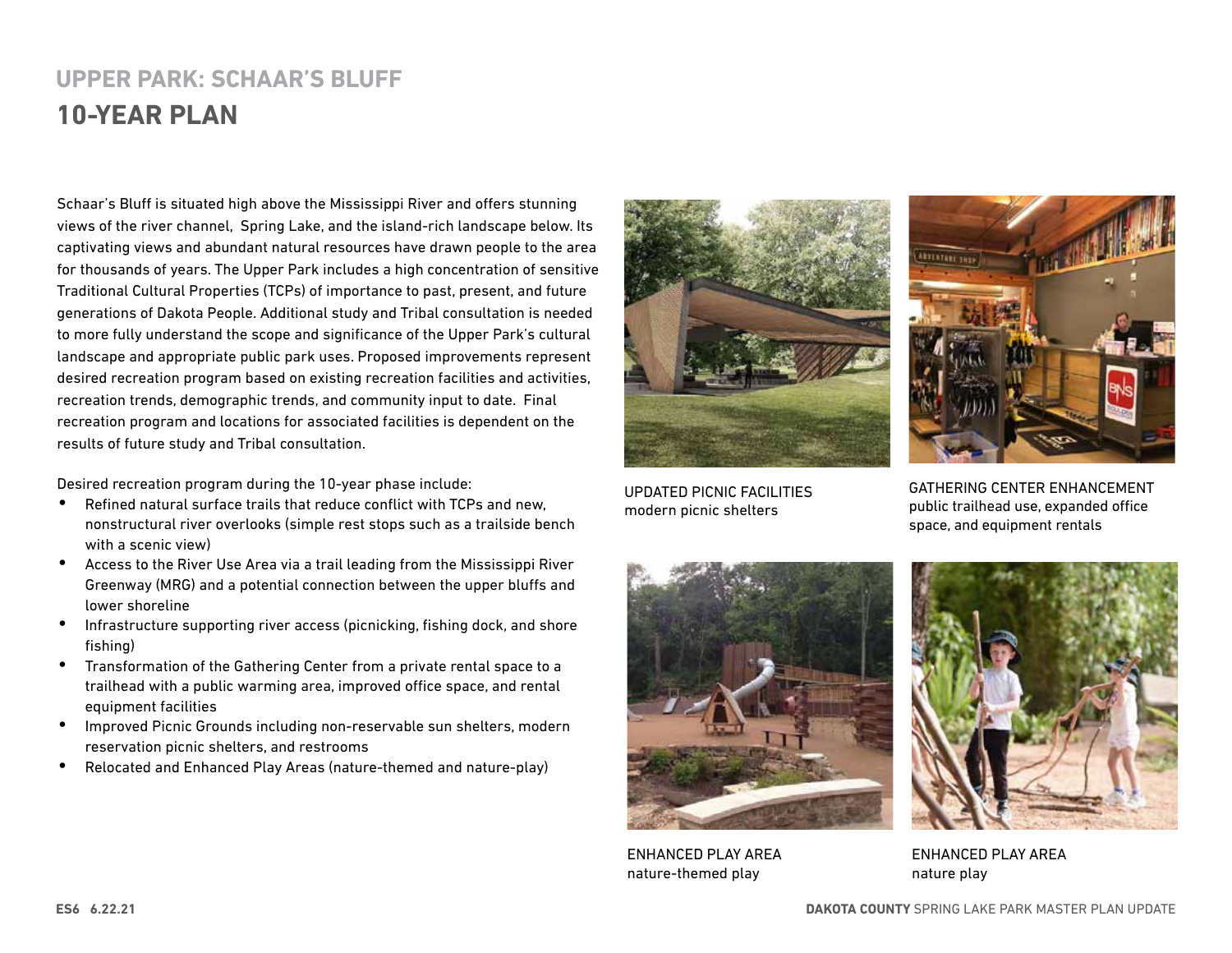# **10-YEAR PLAN**

#### **LOWER PARK - MISSISSIPPI DISCOVERY ZONE**

The focus of Lower park improvements is on reintroduction of bison and providing access to Spring Lake and the Mississippi River. Facilities support visitor services at the Bison Range and River Landing Use Area, expand camping, and add trails to new park areas:

- Reintroduction of bison to the prairie ecosystem
- A Bison Range-accessible viewing trail and viewing platforms, and a shaded accessible outdoor classroom or shelter integrating interpretation of the role of large animals in ecological restoration
- A River Landing Use Area small watercraft boat launch, watercraft rental, a reconfigured access road, a picnic shelter, picnic grounds, and a fishing dock
- A Water/kayak trail and island camping
- Walk-in/bike-in camp sites with rustic amenities



RIVER LANDING USE AREA outdoor classroom / riverside pavilion



RIVER LANDING USE AREA boat launch / watercraft rental kiosk



EXPANDED TRAIL NETWORK WITH INTEGRATED INTERPRETATION



BISON RANGE VISITOR SERVICES ENHANCEMENTS accessible trail and viewing platform



EXPANDED CAMPING OPPORTUNITIES hike-in, river-oriented campsites



BISON HERD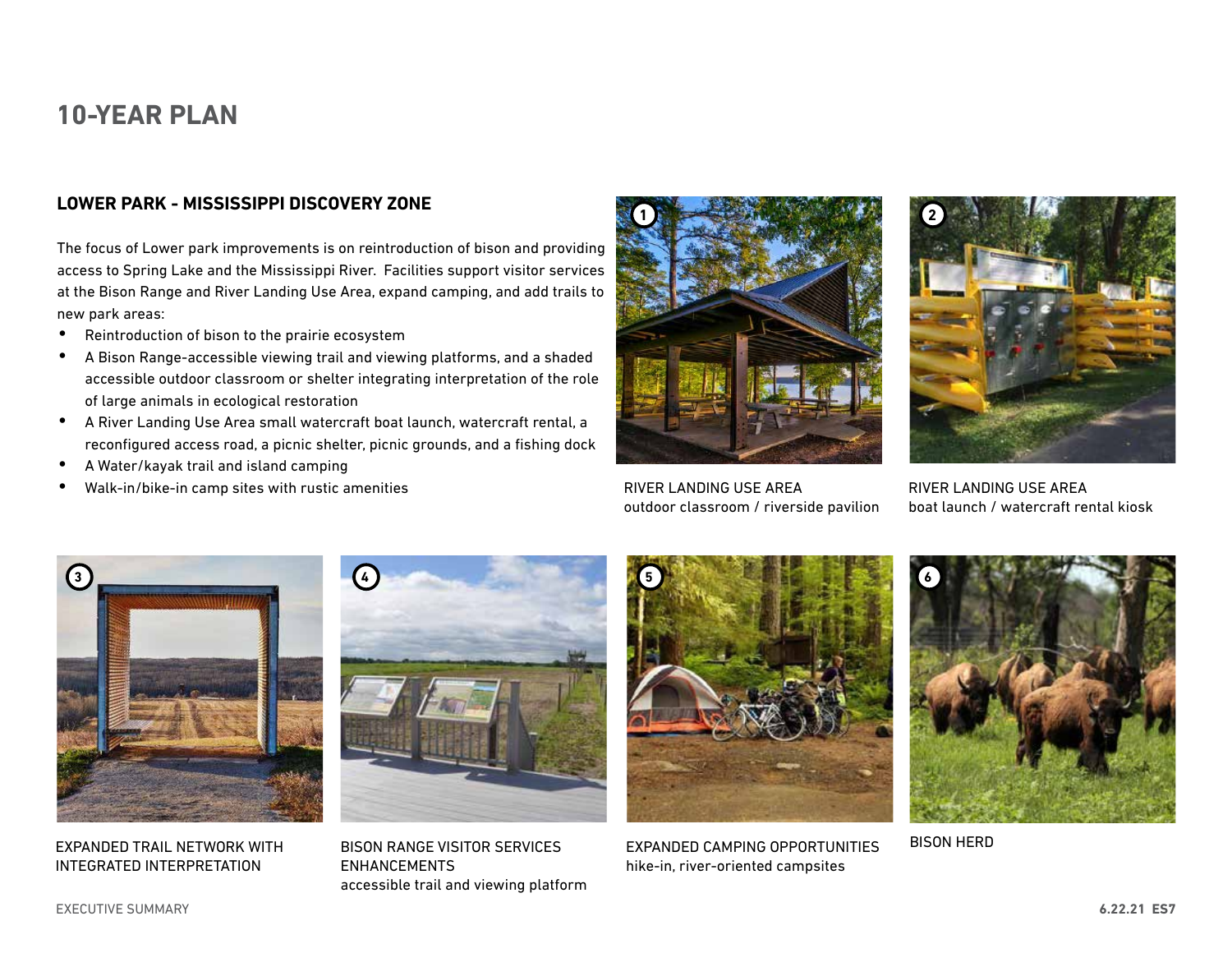## **10-YEAR PLAN LOWER PARK: MISSISSIPPI DISCOVERY ZONE**



Lower Mississippi Discovery Zone Enlargement, 10-year Development Plan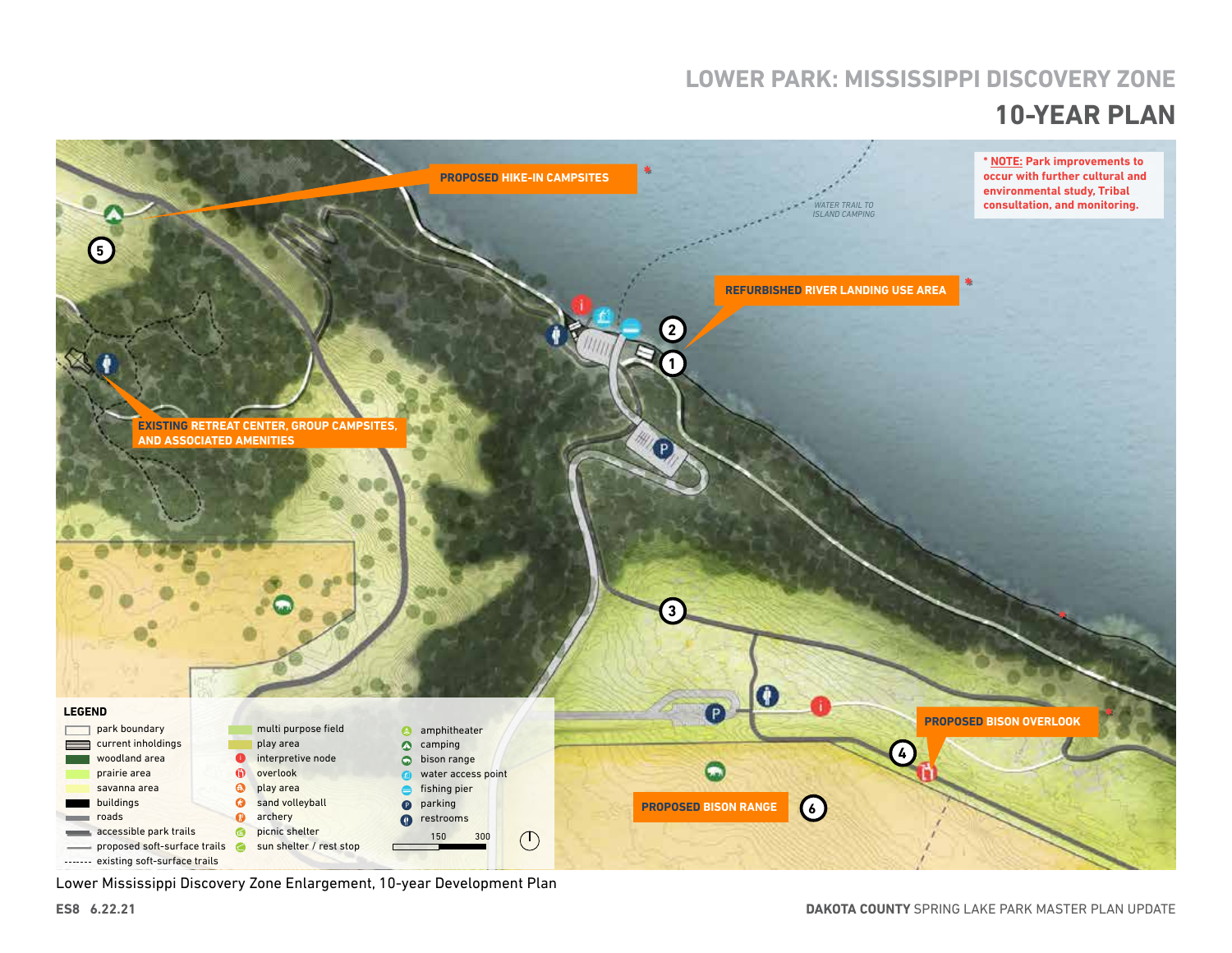# **STEWARDSHIP**

Spring Lake Park Reserve's landscape has been shaped by human and natural processes over time.

## *IN DEVELOPING A PARK VISION, NATURAL AND CULTURAL RESOURCES WERE CONSIDERED AS LINKED SYSTEMS THAT CANNOT BE SEPARATED FROM ONE ANOTHER.*

A separate Natural Resources Management Plan (NRMP) was developed in tandem with this plan, with an inventory of existing conditions, desired improvements, and action items. This natural resources section seeks to provide an overview of the direction outlined in the NRMP

#### **LONG-TERM NATURAL RESOURCES MANAGEMENT GOALS**

- Facilitate a experience of the area's natural heritage and improve that experience
- Provide habitat for native plants, birds, insects, mammals, amphibians, and reptiles
- Demonstrate native plant community regeneration
- Foster and build a resilient, mature, and high-functioning ecosystem
- Work with adjacent landowners for the best joint management of connected natural resources
- Conserve wildlife species of Greatest Conservation Need
- Mitigate impacts of climate change
- Achieve regionally outstanding ecological quality

#### **Specific Natural Resources Management Goals:**

- Regenerate a mosaic of upland communities along a continuum from oak forest to oak savanna to prairie
- Increase native plant diversity
- Minimize invasive species
- Prevent new non-native species encroachment
- Reduce negative visitor impacts
- Reduce erosion and stabilize ravines
- Protect lake water and groundwater quality
- Adapt to climate change by introducing appropriate species native to northern Iowa, southwestern Wisconsin, and Southern Minnesota
- Reintroduce bison or other large grazing animals
- Use fire as a management tool especially in woodlands and savannas
- Monitor native plant communities and wildlife population for changes

## **CULTURAL LANDSCAPE STEWARDSHIP CONSIDERATIONS**

This plan's stewardship approaches for the park as a potential cultural landscape are based on US Secretary of the Interior standards for treatment of historic properties. Strategies address a collaborative process to protect Dakota connections to this landscape, protocols for treatment of important places, and care of artifacts associated with Dakota ancestors.

- 1. Establish consultation protocols and collaborative relationship with Tribal Historical Preservation Officers (THPOs) and associated Indigenous communities to address decision making on condition, maintenance, use, access, site safety, and interpretation.
- 2. Work with associated Indigenous communities on appropriate interpretation.
- 3. As evaluation of a park bison range proceeds, engage a representative of Prairie Island Indian Community experienced with their bison herd.
- 4. Develop protocols for permits or priority seasonal use for native plant harvesting by members of associated Indigenous communities.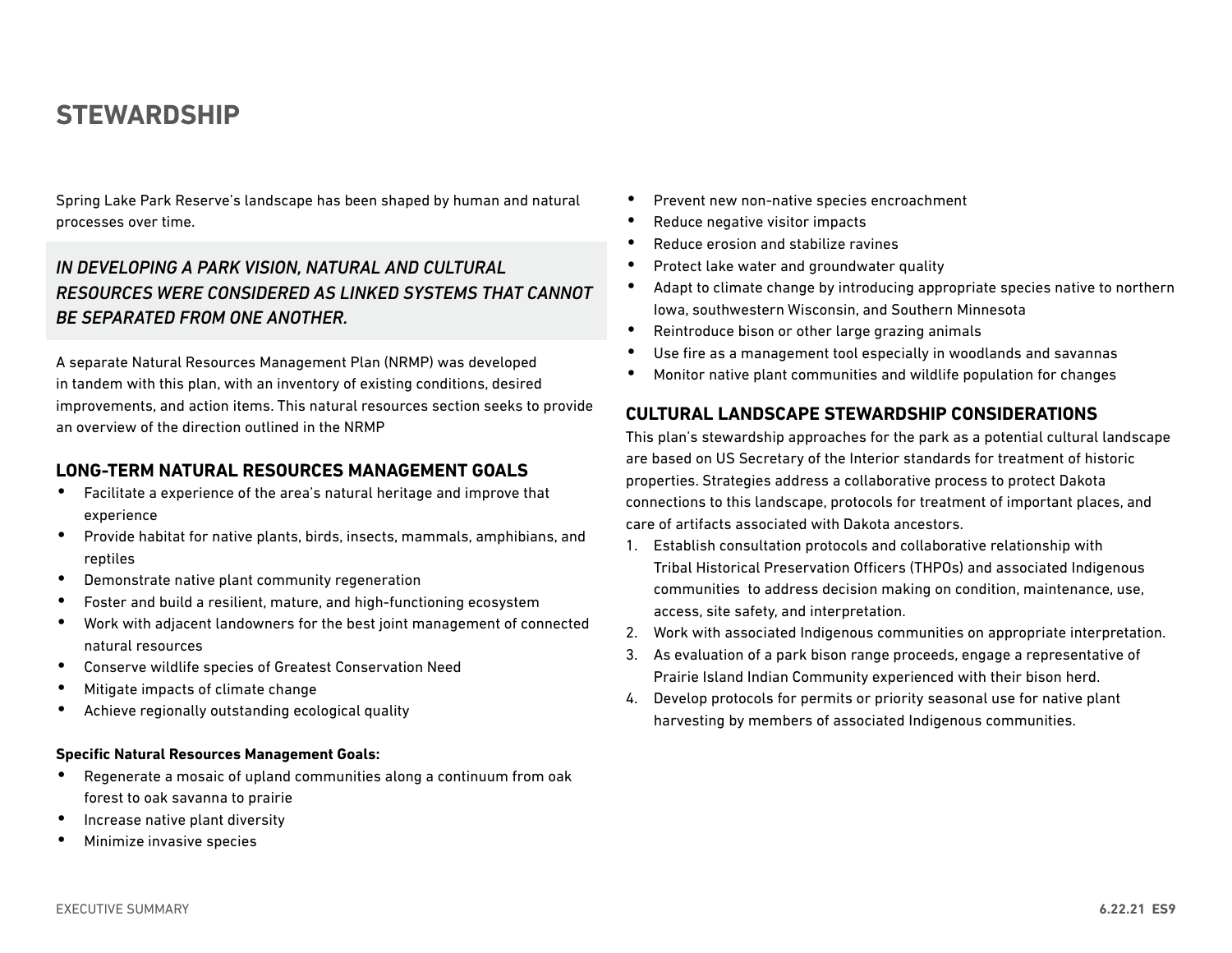# **INTERPRETATION FRAMEWORK**

## **INTERPRETIVE GUIDELINES**

Interpretation connects park users to Spring Lake Park Reserve's natural and cultural landscapes. The National Association of Interpretation (NAI) defines interpretation as "a mission-based communication process that forges emotional and intellectual connections between the interests of the audience and the meanings inherent in the resource." Interpretive guidelines ensure a cohesive interpretive experience at Spring Lake Park Reserve and assist in the development of interpretation content and features. Critical to understanding Spring Lake Park Reserve is emphasizing the stories of those that lived in and shaped this place. The Dakota people inhabited this land for thousands of years, and the significance of this place lives on today. Below are the plan guidelines:

- **1. This is a Dakota place.** Acknowledge the relationship between the Mississippi River and Dakota people.
- **2. Ecological and human history are tied.** Emphasize how ecological diversity and human activities need to be understood together.
- **3. The park and its stories continually evolve.** Highlight the evolution of specific locations.
- **4. Sites and stories must be connected.**
- **5. This is a place for gathering.** Connect interpretation to park gathering opportunities.

#### **INTERPRETATION GOALS**

- Emphasize that this is a sacred place to the Dakota community
- Engage THPOs, Dakota community members, and stakeholders on interpretation of river stories and landscapes
- Move beyond signs and engage visitors with memorable interactive interpretive features
- Renew interest in the park as a regional destination through high-quality recreation with integrated interpretive content
- Enhance river access and sense of connection to the water
- Phase interpretive development as funding becomes available

#### **INTERPRETATION THEMES**

The interpretive theme for Spring Lake Park Reserve is: SPRING LAKE PARK RESERVE CONNECTS YOU TO **THE CHANGING RIVER**, WHICH CONTINUALLY SHAPES AND UNITES THE MANY, EVER-EVOLVING STORIES EMBEDDED IN THIS PLACE.

Three subthemes bring more detailed interpretive content to life.

**GIFTS OF THE LAND**: We cannot separate ourselves or our activities from the living landscape all around us.

**IMPORTANCE OF PLACE**: Inextricably linked with Mississippi River, Spring Lake Park Reserve is a park unlike any other.

**KINSHIP AND CONNECTION**: Spring Lake Park Reserve is a regional center where people gather for ceremonies and events to reinforce communal ties and forge new relationships.

#### **INTEGRATED INTERPRETATION: A CONTINUOUS STORY**

#### IMPORTANCE OF PLACE + GIFTS OF THE LAND + KINSHIP & CONNECTIONS

A node-based trail interpretive experience tells the parks story across the three sub-themes . Nodes frame key views, demonstrate boundaries between ecologies, and expand site understanding.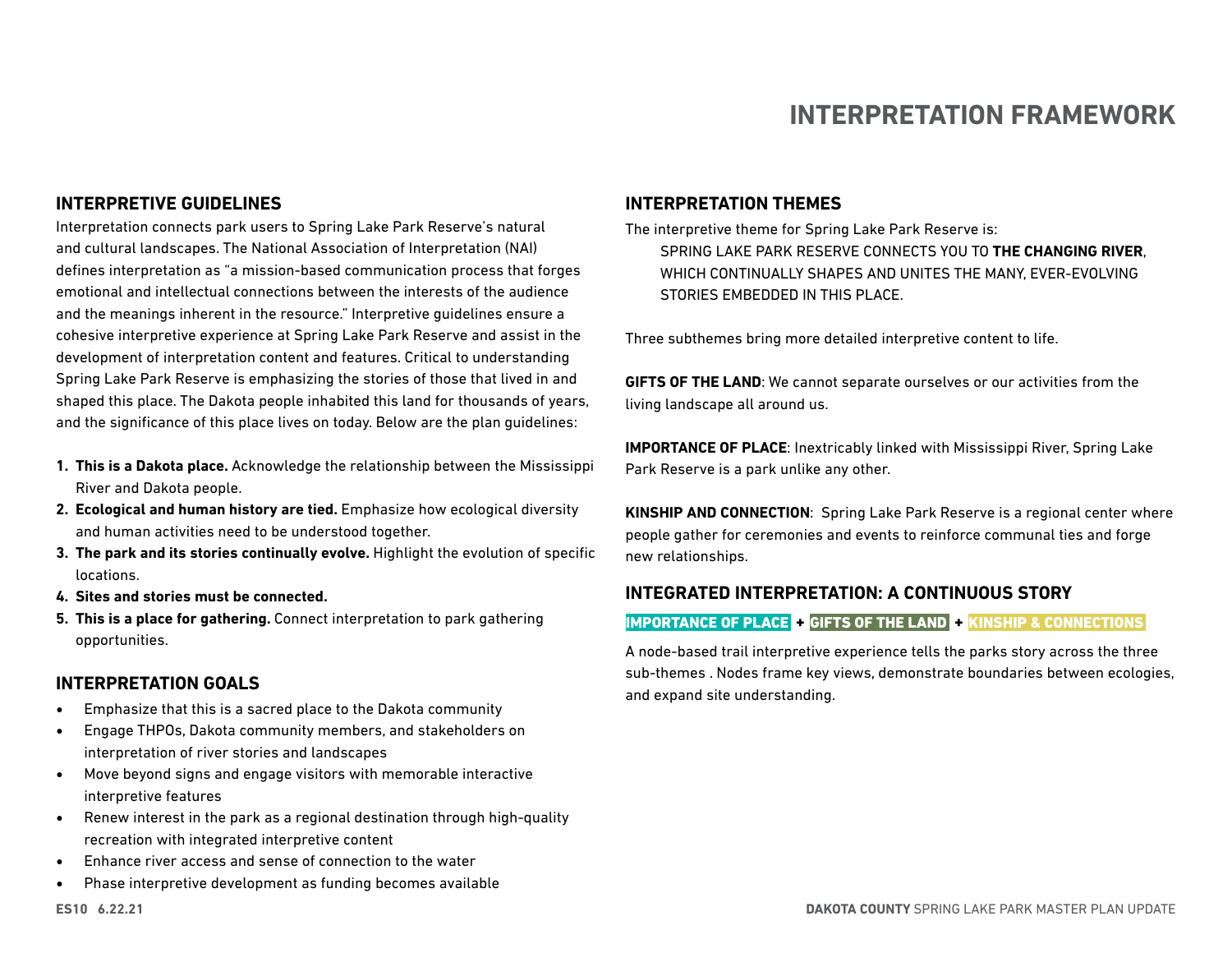## **INTERPRETATION FRAMEWORK**



**INTERPRETIVE PANEL:** *Tactile signs that enrich visitors' understanding of SLPR* 



*with hands-on elements or relevant facts. immersive views, tactile elements, facts, and personal stories about SLPR often integrated into trailheads and other key destinations.* 

**OVERLOOK:** *Moments for pause at key viewsheds throughout the park.* 

*May include interpretive art, hands-on elements, and/or personal stories of place.* 



**REST STOP:** *Hands-on activities with interactive components. Engaging interpretive art, test stations, and activities.* 



**INDOOR EXPERIENCE:** *Spaces with tactile panels, hands-on interpretive activities, interpretive art, maps, and visitor information.*



**INTERACTIVE EXPERIENCE:** *Features that highlight views, focus on a specific topic, and create opportunities for information sharing interactive interpretive elements.*



**OUTDOOR CLASSROOM:** *Gathering areas in key places with way-finding information, descriptive information about the adjacent area, interpretive art, and hands-on elements.*

Interpretive Node Distribution Throughout Park Reserve

EXECUTIVE SUMMARY **6.22.21 ES11**